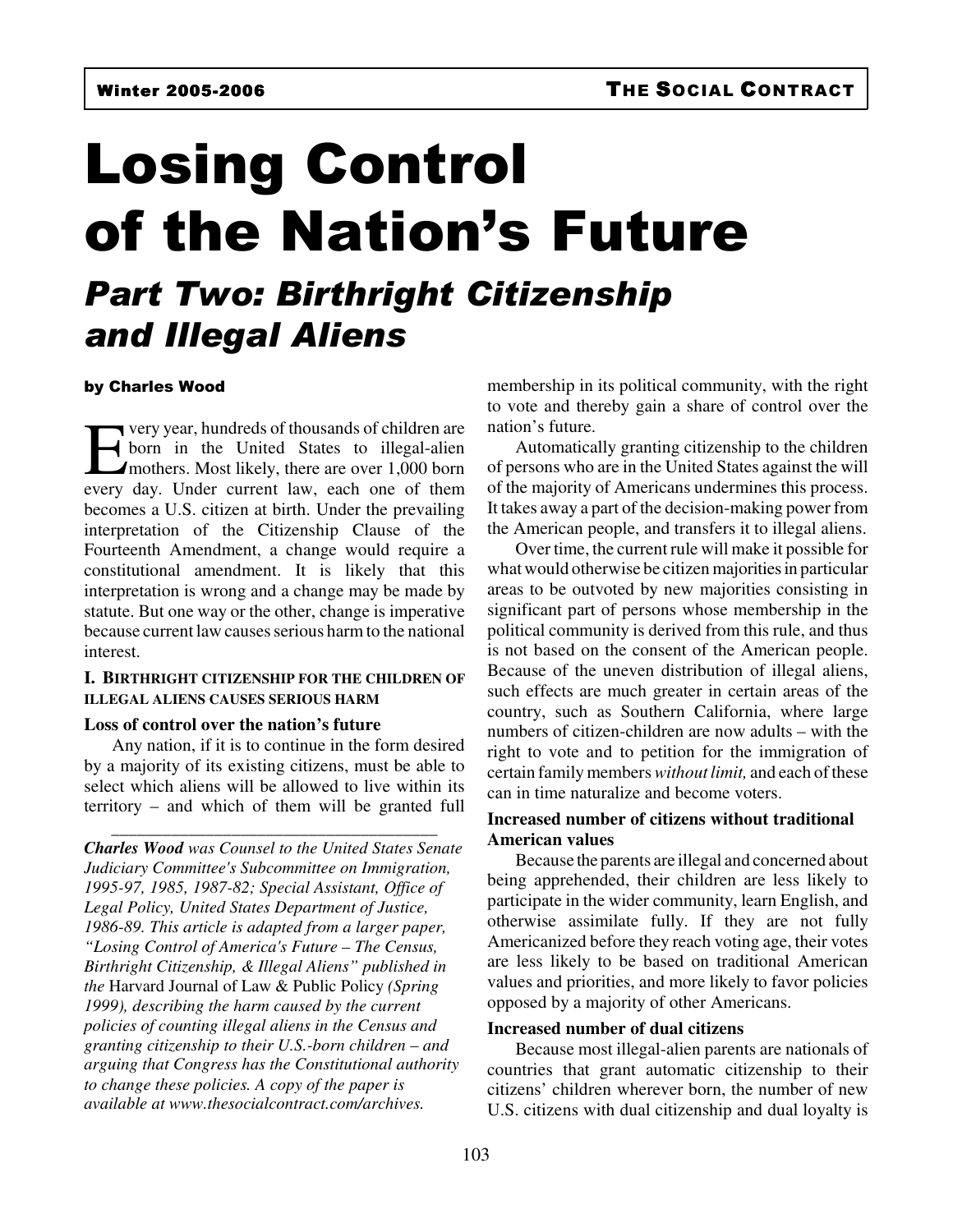substantially higher now than if current law were amended. And the primary loyalty of a citizen-child of illegal aliens may not be to the United States.

#### **Dilution of the rights and privileges of current citizens**

A wide range of "zero-sum" rights and privileges based on citizenship or legal residence is obtained by the new citizens without the consent of preexisting citizens, whose own such rights and privileges are diluted. Examples include not only voting power and political representation, but rights to petition for immigrants, public benefits such as government employment and services, and affirmative-action "entitlements."

#### **Incentive for illegal immigration**

A substantial fraction of illegal-alien mothers giving birth in this country come here so that their child is born a U.S. citizen. *See, e.g.,* Judith T. Fullerton et al., Access to Prenatal Care for Hispanic Women of San Diego County, CPS Report, California Policy Seminar (now California Policy Research Center), University of California, Berkeley (Aug. 1993) *and* Rex Dalton, Born in the USA – Births to Illegal Immigrants on the Rise, *San Diego Union-Trib*., Feb. 20, 1994, at A1.

#### **Greater difficulty deporting the parents**

If illegal aliens have a U.S.-citizen child, the political, if not the legal, difficulty of deporting the parents and siblings is significantly increased.

#### **Higher welfare costs**

Each of the large number of children born in the United States every year to illegal aliens instantly qualifies for all of the benefits citizenship provides, including welfare and other social services. Over 40 percent of such children born in 1993 in San Diego County immediately began receiving welfare. See L. Rea & R. Parker, *Illegal Immigration in San Diego County: An Analysis of Costs and Revenues, State of California, State Senate Office of Publication,* viii–ix, 146–150 (1993).

#### **Higher levels of immigration**

Many, probably most, of the hundreds of thousands of such children who are born *each year* petition for the immigration of relatives at some time in their life. Often it is under immigrant categories not subject to numerical limits and thus causes a real increase in total immigration. And when the immigration is in categories subject to limits, it harms law-abiding prospective immigrants abroad who would otherwise receive the visa numbers.

#### **II. COUNTER-ARGUMENT, WITH REBUTTAL**

#### **Increase in illegal aliens; reduced assimilation**

Defenders of the current rule argue that the proposed change would increase the number of illegal aliens. They point out that the number of U.S.-born children who would be illegal aliens after the change is likely to be greater than the number of aliens who would decide that illegal immigration was no longer worthwhile. As a result, it is argued, the problems associated with the presence of a large number of illegal aliens – such as failure to report crimes or public health problems, or to testify in legal proceedings – would likely increase. Defenders also assert that the change would interfere with the process by which the children of illegal aliens assimilate into American society.

*Rebuttal* – Most of these problems already exist in connection with such children. It is the immigration status of the adults in the family that is the source of most of those problems, and that status does not change when a new child, one who is a citizen, joins the family. Therefore, if current law is amended – so their new U.S.-born children are not citizens – such problems would continue, but likely not get significantly worse.

With regard to the assimilation delay, that too would probably not significantly change if current law were amended, at least in the short run. More fundamentally, the limited assimilation of illegal-alien families is *as it should be.* It is not desirable for them to fully and permanently join American society.

The national interest would be best served if the entire family returned to their homeland. And this result could actually be brought about if an adequate effort were made to enforce current laws against hiring illegal aliens and providing them most forms of welfare, and if penalties for violating immigration law were increased.

But even if Congress and the President cannot, or will not, make such an effort, the current birthrightcitizenship rule should still be changed – and the U.S. born children of illegal aliens treated the same as their foreign-born siblings living here. It would be better for America to accept any problems caused by an increase in the number of such aliens than to endure the serious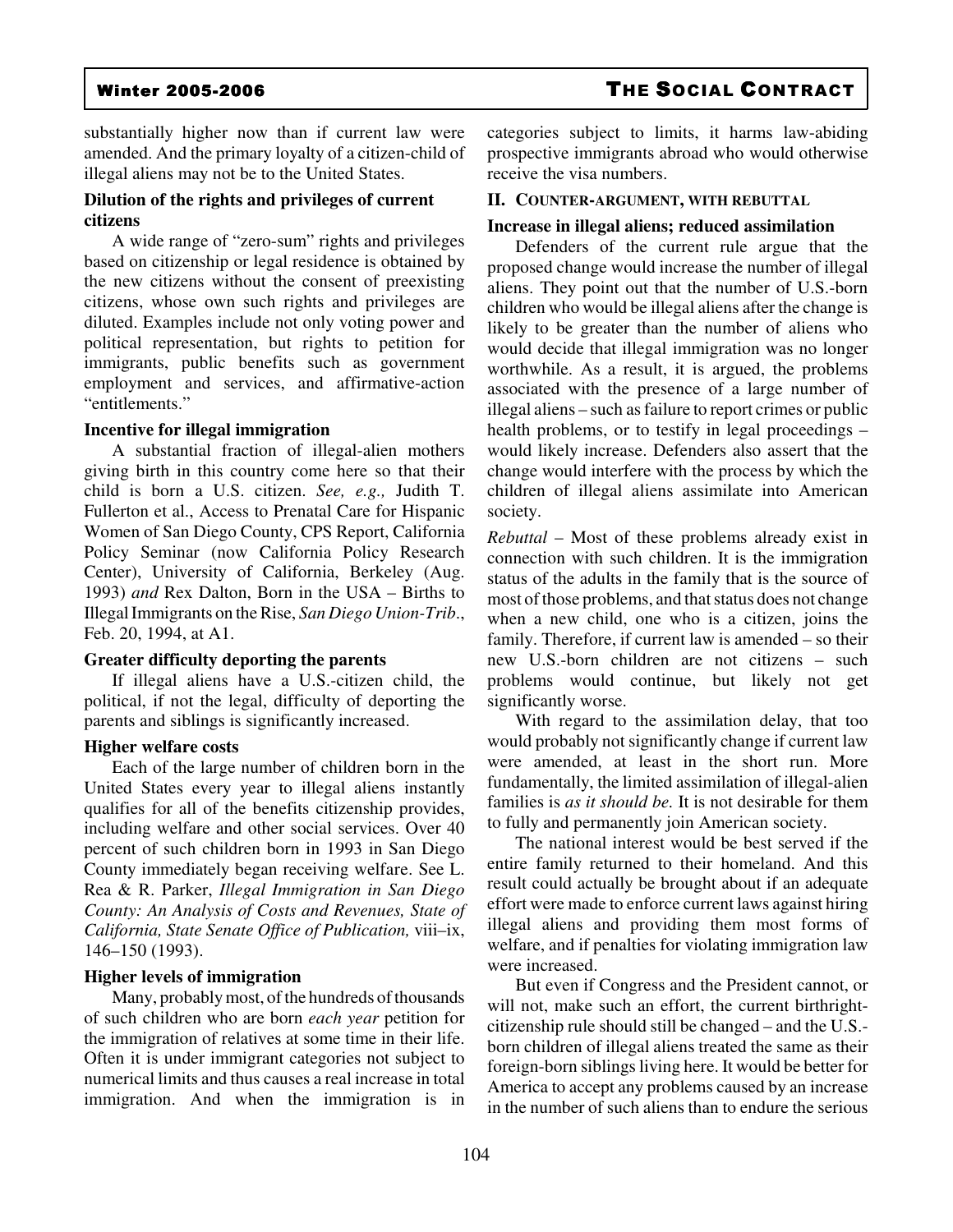### Winter 2005-2006 THE SOCIAL CONTRACT

and increasing harm the current rule causes.

#### **Unfairness**

A second counter-argument is that it would be unfair to "punish" U.S.-born children for the immigration-law violations of their parents.

*Rebuttal* – It is neither unfair nor a punishment to refuse to allow illegal aliens to create new U.S. citizens against the will of the American people.

The group whose interests it is the primary obligation of U.S. government officials to promote is the majority of U.S. citizens. Officials fail to fulfill that obligation when they continue a process that is reducing the political control that the current citizenmajority has over their nation's future, and that is causing them so much other harm.

In addition, this claim of unfairness is inconsistent with most of the country's immigration-control policies – which can result in the deportation of a U.S.-born child's equally innocent foreign-born siblings who similarly are young and have been in the United States most of their lives. Why is their moral claim to stay in this country weaker than that of the U.S.-born? And why does the presence in the U.S. of either of these groups of children give them a greater moral claim to a life here than millions of equally innocent children abroad? Indeed, the moral claim of the children abroad could be seen as greater – because they most likely have not had the benefit of *any* time in the United States, and because their circumstances are frequently much worse than those under which the U.S.-born children of illegal aliens would live if returned to their parents' home country.

#### **III. CURRENT BIRTHRIGHT-CITIZENSHIP LAW MAY BE CHANGED BY STATUTE**

The prevailing view is that the Constitution requires that the U.S.-born children of illegal aliens be recognized as U.S. citizens at birth—and therefore an amendment would be required to change current law. In my view, this is incorrect. The Constitution neither requires nor forbids the current rule. The controlling language in the first sentence of the Fourteenth Amendment (the Citizenship Clause) states that "All persons born or naturalized in the United States, and *subject to the jurisdiction thereof,* are citizens of the United States and of the State wherein they reside." (Emphasis added.)

The "subject to" language about jurisdiction is ambiguous. Does it refer only to *formal* legal authority

to bring the person before a court for violations of the law? Or rather to a combination of formal authority and some degree of *actual power* to exercise the authority, power to bring the person to justice?

### **Framers of the Citizenship Clause understood it to codify traditional common-law principles – under which citizenship derives from birth "within the allegiance."**

Members of Congress who wrote the Citizenship Clause believed that they were putting into the Constitution the then-existing common law, with a clarification of its application to two minorities in special circumstances, blacks and Indians.

The leading Supreme Court case interpreting the Citizenship Clause, and the common law it was intended to constitutionalize, is *United States v. Wong Kim Ark.* (1898). The Court held that the U.S.-born child of a legal immigrant from China was a U.S. citizen at birth, and described the English common law that underlies the American rules in this area. It described the general rule and also certain so-called "exceptions":

(1) First, the general rule – To be born a British subject, a person had to be born *"within the allegiance."* This meant born on British soil under circumstances in which there was a *duty of allegiance, including obedience,* on the part of the person born, and a *reciprocal duty of the sovereign to provide protection.* Each was considered a "compensation for the other." To be born within the allegiance, a person had to be born under the *"protection and control"* of the Crown.

(2) The common law contained at least two "exceptions": (A), a person whose parent was a foreign diplomat or on a foreign public ship, and (B), a person whose parent was a member of a foreign military force occupying the territory where the birth took place. Actually, these "exceptions" were not really exceptions, but rather applications of the general rule to specific factual circumstances, since the requirements of birth "within the allegiance" were not satisfied in either case – neither the duty of obedience nor the duty of protection.

The *Wong Kim Ark* Court implied that some aliens outside the common-law "exceptions" might also not qualify for birthright citizenship. It stated that "[s]uch allegiance and protection … were predicable of aliens *in amity* so long as they were within the kingdom"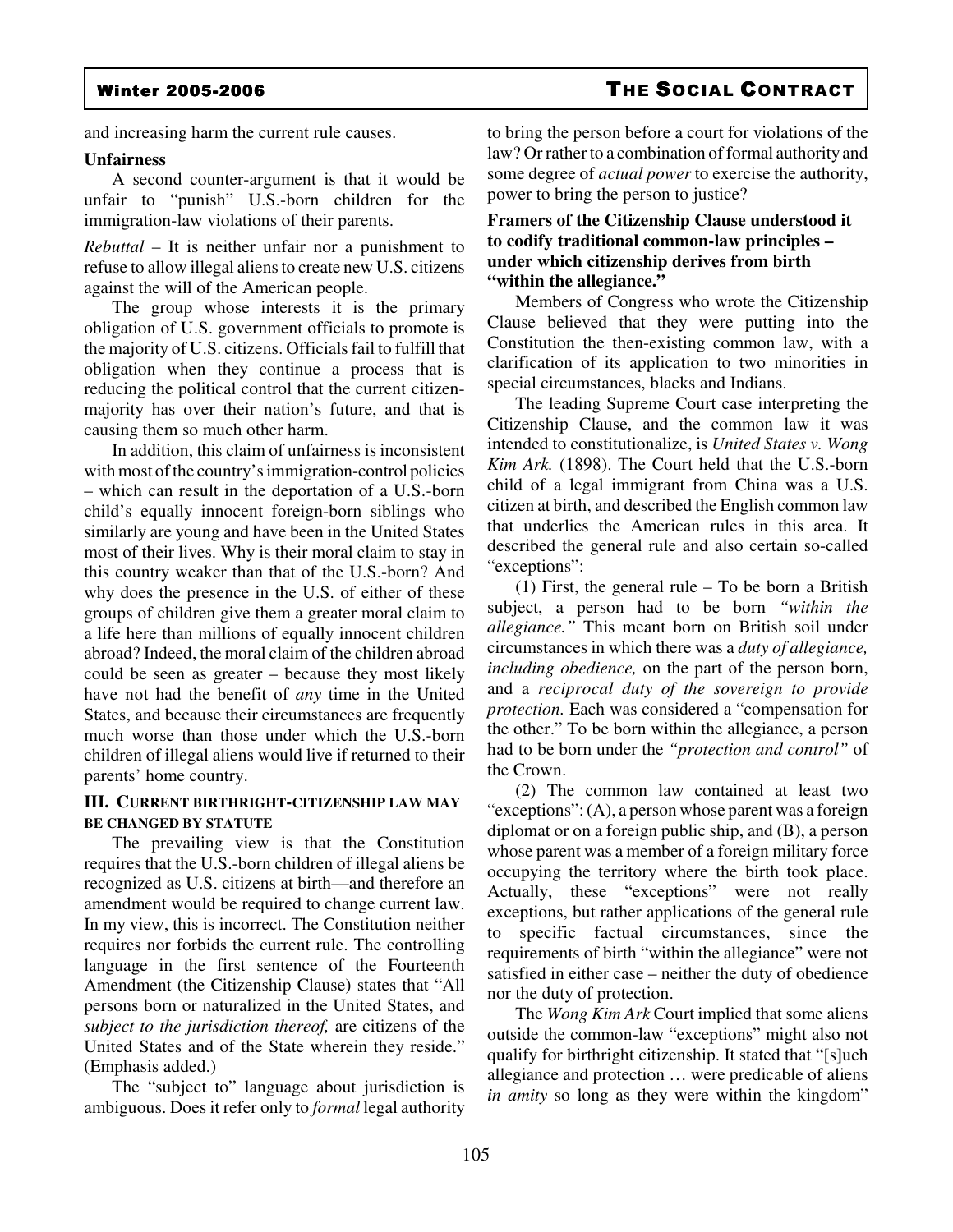[Emphasis added.] – meaning that allegiance and protection are among the attributes of the legal relationship between aliens "in amity" and the sovereign while such aliens are within the sovereign's territory. "Amity" is defined by Webster's 1828 dictionary as "friendship, in a general sense, between individuals, societies or nations; harmony; good understanding…"

The *Wong Kim Ark* Court's reference to "aliens in amity" came from *Calvin's Case* (1608), described by the Court as the "leading case" on the "fundamental principle of the common law with regard to English nationality." A commentator recently stated that

"[Sir Edward] Coke's report of *Calvin's Case* was one of the most important English commonlaw decisions adopted by courts in the early history of the United States. Rules of citizenship derived from *Calvin's Case* became the basis of the American common-law rule of birthright citizenship, a rule that was later embodied in the Fourteenth Amendment." (Polly J. Price, 9 *Yale Review of Law & the Humanities*, 73,74, 1997)

Coke (1552–1634) seems to have understood the phrase in a way that would exclude more than hostile enemy soldiers, more even than the subjects of foreign sovereigns with whom the English monarch was at war. Although it could not have been Coke's intention to exclude from the meaning of "aliens in amity" any alien who was in England in violation of its immigration law (there were no such laws), he did make statements with an apparently similar meaning.

Coke explained that an alien was either a friend (*amicus*) or an enemy (*inimicus*), and could be a friend only if there was a "league" between the alien's sovereign and England's. If a league existed, the alien was a friend (*amicus*) and could enter England without "license" of the English sovereign. The implication is that if aliens requiring a "license" came into England without one, they would be regarded as not "in amity." Thus, their children born in England would not be born "within the allegiance."

#### **Children of illegal aliens are not born "within the allegiance."**

The essential elements of common-law birthright citizenship are not present for the U.S.-born child of an illegal-alien mother. It makes no sense to say that an illegal alien has a duty of *allegiance,* including *full obedience,* to the United States – because the duty cannot ever be fulfilled. A person cannot at the same time be both an illegal alien and obedient to the U.S.

The disobedience of an illegal alien is fundamentally different from that of other lawbreakers, whether citizen or lawful alien. Except during the limited periods of time when the latter are engaged in committing particular criminal acts, they are in obedience to law. But the illegal-alien mother is disobeying the United States and its law by her very presence in the country and does so at every moment she is here. At no time does she, or can she, fulfill, even for an instant, the duty of obedience which is an essential component of allegiance.

In addition, the child is not born "under the protection and control" of the U.S. Government. The mother does not receive full protection – not even that given to nonresident aliens if they are in a lawful status. For example, the protection provided to an illegal alien omits the most basic element – enforcement of the right to be at liberty on the sovereign's territory, free to act at will within the law. With respect to the government's control – that too is, of course, absent.

Finally, illegal aliens are not "in amity" with the United States. They are on U.S. territory against the will of the American people, in a continuous state of disobedience to U.S. law, and despite the efforts of the U.S. Government to apprehend them.

Thus, if the Citizenship Clause is interpreted as a codification of the common law, it is reasonable to argue that there is no constitutional requirement that the U.S.-born children of illegal aliens be granted U.S. citizenship.

### **The actual language of the Citizenship Clause is consistent with such an interpretation because the "subject to" clause requires actual power (not merely formal authority) to bring to justice.**

The importance of the *degree* of U.S. jurisdiction was emphasized repeatedly by the congressional sponsors of the Fourteenth Amendment. In their view, birthright citizenship required the U.S.-born child to be completely subject to the jurisdiction of the United States. This meaning was necessary if one of the intended results of the Amendment was to be achieved – the exclusion of Indians still living in a tribe. They were seen as primarily subject to the jurisdiction of the tribe in their daily activity within the United States.

Senator Jacob Howard, floor manager of the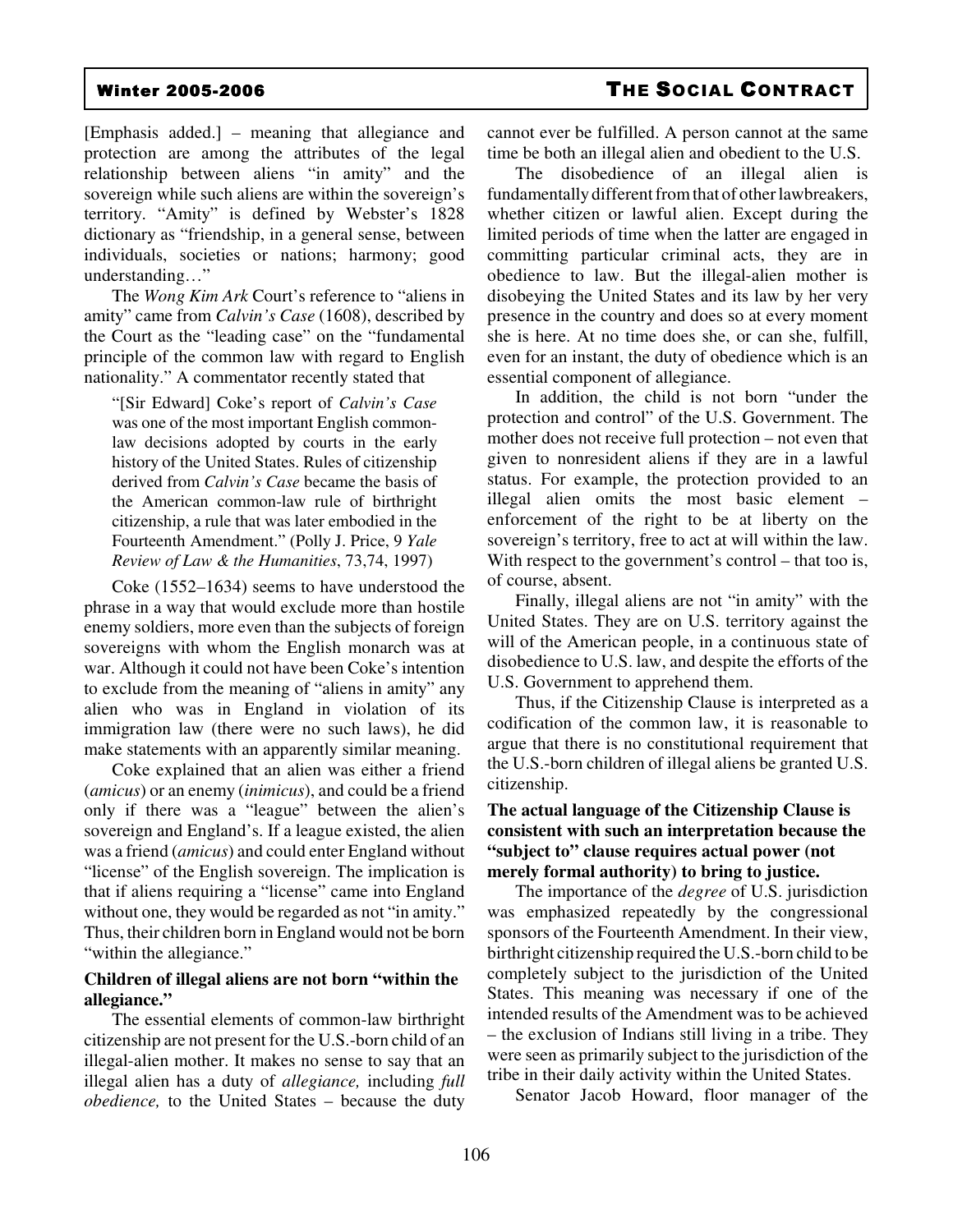Fourteenth Amendment, referred to "the same jurisdiction in extent and quality as applies to every citizen of the United States now."

Senator George Williams, a member of the Joint Committee on Reconstruction, said something suggesting that the language requires more than formal jurisdiction:

All persons living within a judicial district may be said, in one sense to be subject to the jurisdiction of the court in that district, but they are not in every sense subject to the jurisdiction of the court *until they are brought, by proper process, within the reach of the power of the court*. I understand the words here … to mean fully and completely subject to the jurisdiction of the United States. [Emphasis added.]

Such a view is consistent with some formulations of the common-law concept of birth "within the allegiance" – which have stated that the person must be born under "the protection *and control"* of the sovereign. (Emphasis added.)

The common-law-based rationale for denying birthright citizenship to the children of parents who are not fully subject to the *formal* jurisdiction of the United States applies also to parents who are formally subject (they have no formal immunity), but cannot be "brought within the reach of the power of the court" (in the words of Senator Williams).

The rationale is this: if an individual has no duty of obedience (or the duty does not exist in any meaningful sense, because full obedience is impossible because of the nature of the individual's status under the law), if the individual is *not answerable* for disobedience within the sovereign's territory, then the reciprocal duty of the sovereign to provide protection is not in effect – and thus essential elements of allegiance are not present: neither a duty of obedience by a subject, nor control and a duty of protection by a sovereign.

Therefore, the jurisdiction over an individual which is required in the Citizenship Clause may include the sovereign's having more than some minimum degree of power to bring the individual to justice for violating the law.

This interpretation is consistent with the meaning of the words "subject to." Webster's 1828 Dictionary defines "subject" in its adjective form as: "being under the power and dominion of another…" This definition refers to an actual (not merely theoretical) control

relationship between a controlling party and a party controlled.

Finally, it would be reasonable for Congress to conclude that illegal aliens are not "subject to" the jurisdiction of the government in a manner similar to citizens and lawful aliens, and that the federal government's actual power to bring illegal aliens to justice is insufficient to satisfy the constitutional standard. It seems indisputable that, in general, such power is less than the government's power with respect to other violators of the law. The ongoing violation committed by illegal aliens – presence in the United States without legal authority (for which they may be deprived of their liberty and then deported) – is *not visible* in the way unlawful actions are, although the violation continues for every instant illegal aliens are in the country. When it is only their unlawful *status* (not their *actions*) that distinguishes them from the law-abiding persons around them, the probability of their being apprehended and brought to justice is not equivalent to that for other lawbreakers.

#### **IV. COUNTER-ARGUMENT, WITH REBUTTAL**

#### **Required jurisdiction is purely formal.**

The most frequent counter-argument is that "subject to the jurisdiction thereof" means *formally* liable to prosecution for violating U.S. law. It means that the government has the *legal authority* to prosecute, not necessarily the actual *power* to do so. In this view, any person present in the United States is subject to its jurisdiction – whether citizen or alien (resident or visitor) – unless the person has formal immunity, the kind of immunity a diplomat has.

Proponents have cited *Wong Kim Ark* and several earlier cases for the proposition that the common law conferred citizenship upon all persons born within the territory of the United States, unless one of the traditional exceptions applied.

*Rebuttal* – None of the cases that proponents cite involved an illegal-alien parent, and hence none of the holdings of these cases cover the citizenship of their U.S.-born children.

Most of the cases were decided before enactment of the first federal immigration statute that made the presence in the United States of certain aliens unlawful. As a result, unqualified statements made in such cases – referring, for example, to "all persons" or "every person" born in the United States – could not have been understood to cover them. In *Wong Kim Ark* the